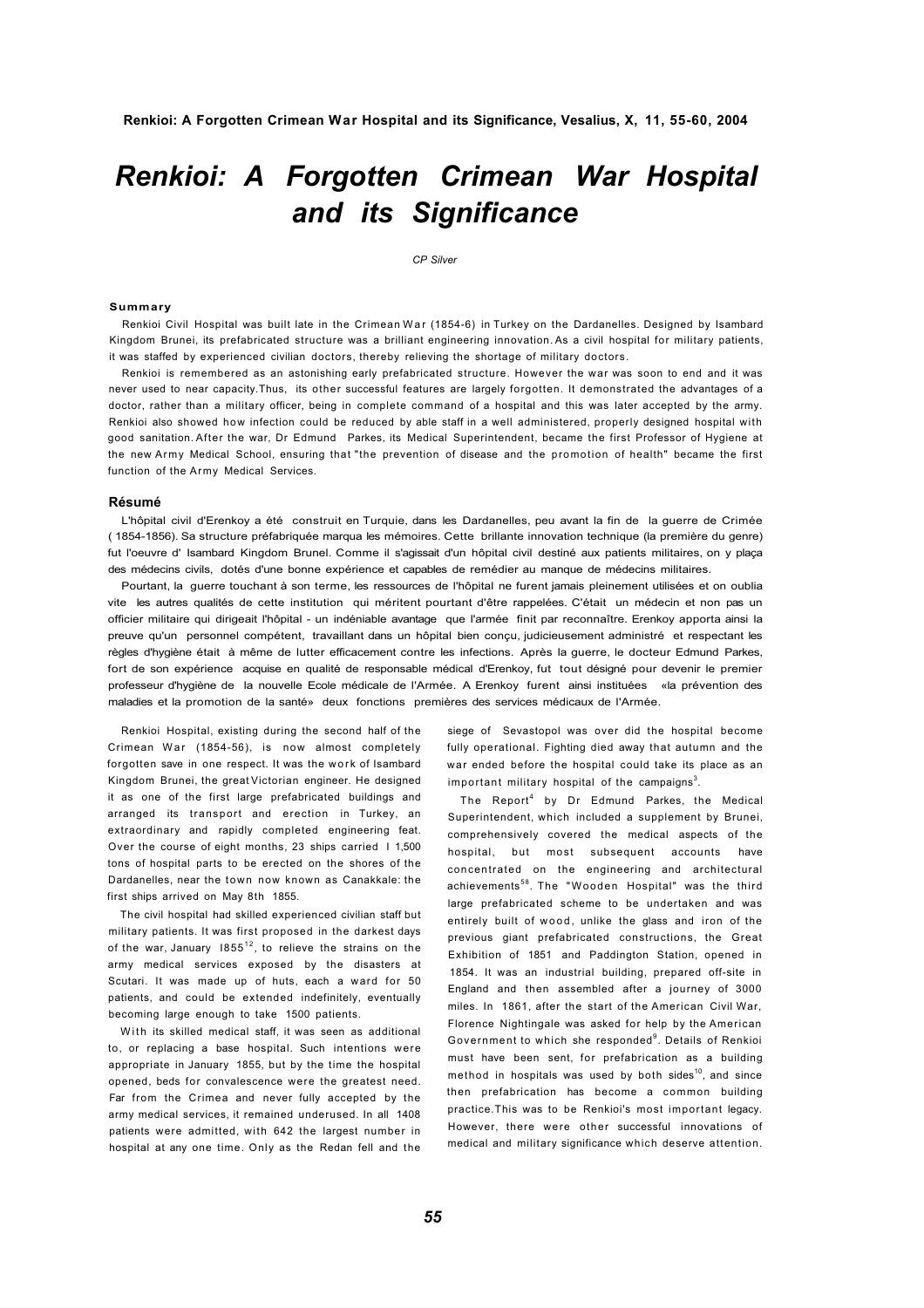After the war, a Royal Commission" studied the disaster caused by disease rather than by battlefield casualties. It was a meticulous investigation, under the chairmanship of Sidney Herbert, Secretary of State for War, which owed a great debt to Florence Nightingale and those associated with her for its pertinence and its important consequences. Concerning the "civil element", only Renkioi received much attention and the verdict there went no further than the evidence presented by Sir John Hall, Inspector General of Hospitals, the most senior medical officer at the "seat of war". It was his responsibility to direct patients to Renkioi, but in all other ways the hospital was independent and Dr Parkes, reporting to the War Office, bore the whole responsibility for it. Hall's evidence was confined to his adverse view of the value of Renkioi. He thought the Civil Hospitals very expensive and that Renkioi was built too late, when upwards of 3000 empty beds were available elsewhere, and that it was too far from the Crimea. Hall was strongly averse to the civil hospitals but this summary is not unfair $^{\text{12}}$ .

From the military viewpoint, Renkioi was adjudged a failure and, with the war over, little further reference to it was made.Yet Renkioi must have been freely discussed at the Commission, which was made up of influential people<sup>13</sup> and it had lessons for those who listened. The War Office, with Sidney Herbert, the Minister and, in particular, Benjamin Hawes, the Under Secretary, (Brunei's brotherin-law), knew every detail of the hospital. The Report of the Commission ends with a note from Andrew Smith, Director-General of the Army Medical Department, dissenting from the Commission's conclusions over three matters, one of which was the command of a military hospital. Smith preferred the arrangement which had been uniquely demonstrated at Renkioi, of a doctor in complete charge. The Renkioi arrangement was accepted by the army much later and the command of a hospital passed completely to a medical officer.<sup>M</sup>

Renkioi demonstrated, by its example, the advantages of an up-to-date, properly designed, well administered hospital. At that time, permanent military hospitals on British soil were little better than Scutari, though not under the same duress.The excellence of Renkioi Hospital, which had been visited by Stafford and Sutherland, both members of the Commission, contrasted with the nuisances at the permanent army hospital at Fort Pitt, Chatham. These had been very adversely reported upon by Andrew Smith in 1843, but were unchanged at the time of the Commission. Acceptance of that standard had resulted in catastrophe at Scutari.

Renkioi's worth was also well-known to another member of the Commission, Sir James Clark, who had played a major part in commissioning the hospital. Florence Nightingale, not herself a member of the Commission, though submitting written evidence, never visited the hospital but referred to those "magnificent huts" at Renkioi<sup>15</sup>. Five Renkioi huts were diverted to Scutari and this must have allowed her to make her comment first hand. The many witnesses at the Commission, among them Parkes himself, who had the ear of the medical profession, had ample opportunity to discuss Renkioi amongst themselves. At Renkioi medical staffing was organised as in a civil hospital and difficulties which junior doctors experienced in military hospitals, under the orders of seniors whose duties were administrative and who had ceased to have direct care of patients, did not arise. Visible reminders of Renkioi were the patent siphoning water closets which had been shipped back from Renkioi and which were soon installed in the new military hospital at Netley $^{16}$ .

Intended as a temporary hospital only, Renkioi Hospital was purpose built. By contrast, the general hospitals in the Crimea, the base hospitals at Scutari and the Civil Hospital at Smyrna, relied on old, converted buildings, often augmented by tents or later huts; these were smaller than those at Renkioi. Overcrowding was frequent and sanitary conditions appalling. As the war continued, conditions in these hospitals, at first so bad, improved greatly and death rates, when Renkioi and Scutari were simultaneously open at the end of the war, would have been about the same and  $low<sup>17</sup>$  had not patients with cholera been admitted to Scutari. It is quite wrong to compare, as has been done more than once, the very high death rate during the first winter of the war at Scutari, with that at Renkioi at the end of the war.

Even in comparison with civil hospitals, Renkioi possessed advantages. One hundred and fifty-four civilian hospitals and dispensaries had been founded in England, Scotland.Wales and Ireland between 1700 and 1825 and in many the buildings had, by the time of the Crimean War, been in use for at least fifty years<sup>18</sup>. A thorough survey of British civilian hospitals, undertaken in 1860-63<sup>19</sup>, emphasized the value of ventilation - especially ventilation - drainage, cleanliness and space, much as Brunei had done. Many hospitals were considered satisfactory, especially in London, but a number of provincial and rural hospitals, particularly those with water supply from wells, water closets at the corner of a ward and cesspits, fell short of the standards set at Renkioi. At Renkioi, the only ward design features called into question were the absence of a lobby outside the water closets, (made less necessary by their modern design), the desirability of increasing ventilation by making use of the roof ridges, (an improvement introduced in the larger huts of the American Civil War hospitals), and beds arranged in two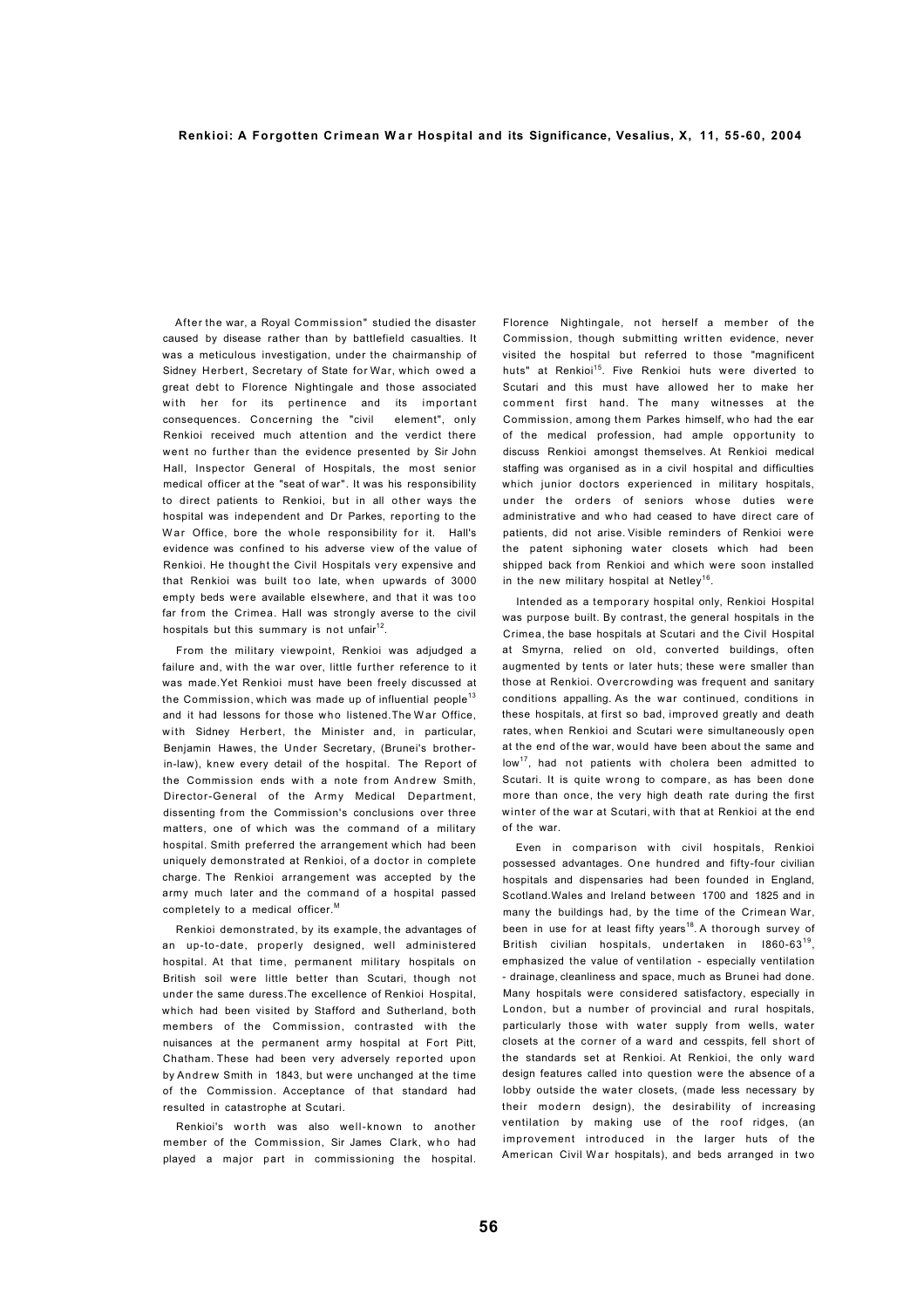rows, not four. The system of forced ventilation which Brunei installed was however never used or needed in Turkey.

Brunei's buildings represented the best practice of the time and Parkes found them entirely satisfactory. Though intended to be temporary, Renkioi was a modern hospital representing a big advance in design. Brunei's guiding principle was to ensure the comfort of the soldier patients. He showed an extraordinary grasp of the situation, knowing that the burden of sickness far exceeded that of caring for the wounded. It is not known from which medical authorities he sought advice<sup>20</sup>, though he was in close touch with Dr Parkes. Brunei's brother-inlaw Benjamin Hawes, as Under Secretary of State for War, had access to every sort of official information. Brunei's proposals were in accord with the views that Florence Nightingale expressed in her book," Notes on Hospitals", which was, however, not published until after the war. He knew the importance of diarrhoeal diseases and his provision of water closets of the latest design was a striking example of his foresight.

The three great groups of illness during the campaign were diarrhoeal diseases, cholera, (so specific as to be classified separately), and fever, with scurvy always in the background. Diarrhoea was a universal scourge and diarrhoeal diseases caused the highest overall mortality even without cholera, a terrifying diarrhoeal disease which was regarded as 'the most fatal disease known in the annals of medicine'. To deal with all these circumstances Brunei had insisted upon a good water supply, effective sanitation, ventilation, proper cooking facilities, and warmth and shelter in clean surroundings but, unfortunately, meeting some of these strict requirements also determined the site of the hospital. An ideal site could only be found, not on the Bosphorus as had been hoped, but far from the battlefield, at best 72 hours from the Crimea, so that the military effectiveness of the hospital was reduced.

The buildings at Renkioi were set out on a pavilion plan, with single storey buildings separated by ample space, the plan which was soon to become the favoured disposition of hospital buildings. At that time, only the Royal Naval Hospital at Plymouth, (1764-65) had been built on this plan, which allowed the free passage of air past buildings and encouraged their ventilation, circumventing the miasmatic or primarily atmospheric spread of disease, then considered the most likely manner of spread of many diseases. Renkioi preceded the next British hospital built on the pavilion plan, the Blackburn Infirmary (1858). The water supply, completely uncontaminated and allowing up 30 gallons (136 litres) per head each day, was brought by earthenware pipes from springs high in the hills<sup>21</sup>. Taps and running water and a little hot water available in the wards meant that the staff could wash their hands easily, patients could wash or be washed, while efficient laundries ensured clean linen. Soyer stoves were installed in the kitchens and kitchen practice was transformed by a liberal water supply. Renkioi was the first overseas military hospital to have modern sanitation with siphoning water closets, the same principle used today. On disembarkation, patients were carried on horse-drawn trolleys on a rail track to the wards, obviating all the difficulties experienced elsewhere.

The hospital had a very capable medical staff and was well administered. These favourable circumstances must have had a significant effect upon infection, making its contraction in hospital less likely and hastening recovery. The Times reported that "there has been no epidemic, no spreading of disease from bed to bed, no case of indigenous disease"<sup>22</sup>. The most common illnesses were fevers and it was apparent that few of the hospital staff caught infectious diseases (in comparison, for instance, with the staff at Smyrna<sup>23</sup>). Among the staff, there were three cases of typhus, a doctor, a nurse and an orderly; the orderly died. Without knowing of its transmission by lice, Parkes recommended that patients with typhus should be isolated $^{24}$  and, that on steamers with typhus about, knapsacks should be separated from their owners. Isolation had a value, but more effective must have been the baths for patient in the ward, together with the drying cabinet in the laundry reaching 400° F, for clothing often swarming with lice. Diarrhoeal diseases were common; Brunei sent instructions to be displayed by the water closets, (which were often unfamiliar to their users), to forbid rubbish being thrown down them, a common occurrence elsewhere. Discipline, despite Renkioi being a civil hospital, was good and these instructions would have been obeyed. Hall, on his way back to England in July 1856, noted that all but two of the patent WC .s at Scutari, installed on the instructions of the Sanitary Commission, were out of order<sup>26</sup>. In the previous November, an epidemic of cholera had occurred at Scutari among troops stationed in the east wing of the hospital buildings and the outbreak was attributed to cholera in nearby villages: 138 died including several of the hospital staff. The cause of cholera was as yet unknown, though the possibility that the disease could be waterborne was beginning to be considered. At Scutari, the water supply was considered satisfactory. There was never cholera at Renkioi, but had there been, in view of the excellent sanitary arrangements, would the staff there have escaped infection?

Only one death was due to wounds and surgical patients accounted for rather less than one quarter of all patients at Renkioi. Spencer Wells, Senior Surgeon and later a pioneer of abdominal surgery, was very concerned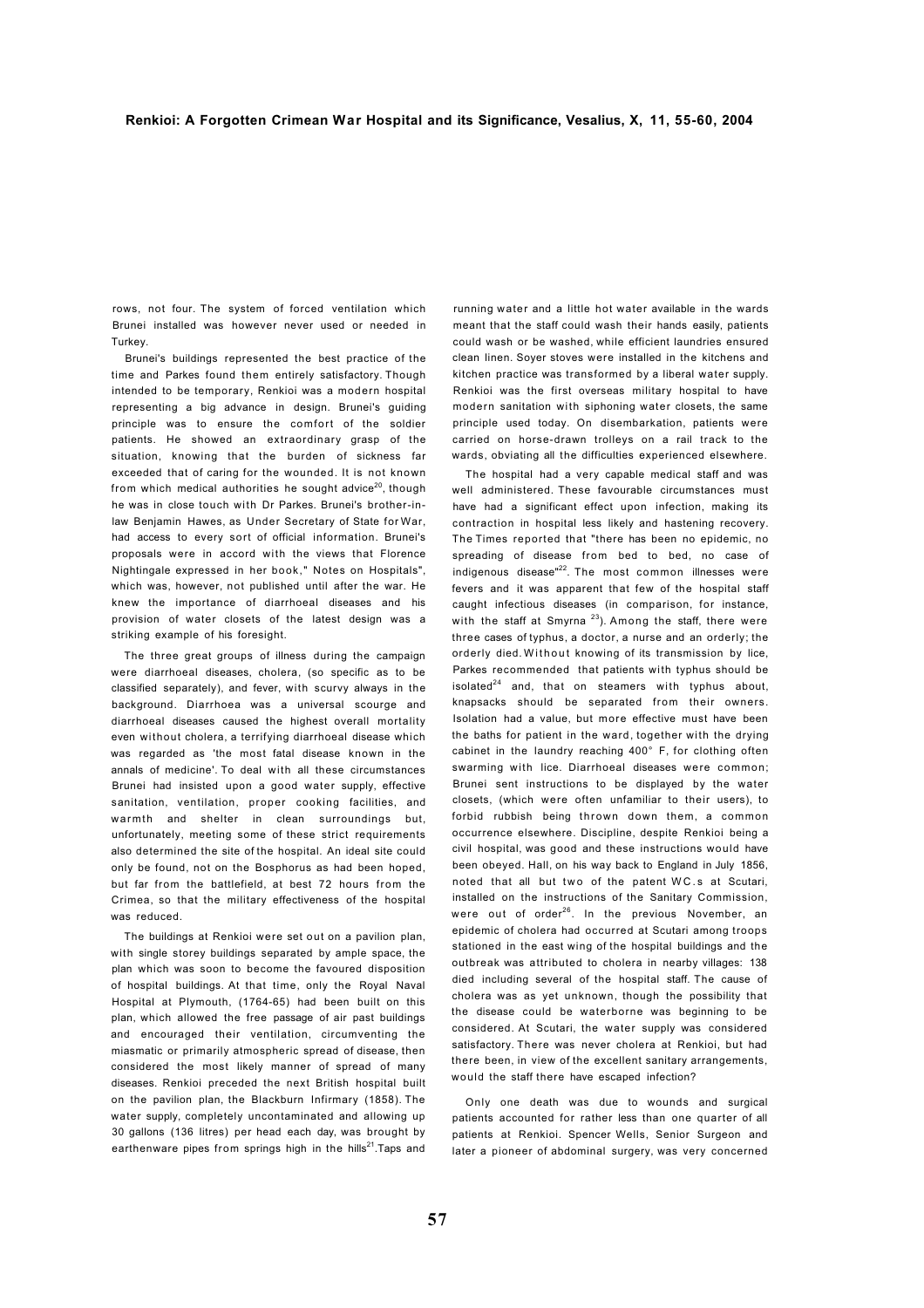with cleanliness and the spread of disease  $27,28$ . Erysipelas and pyaemia, easily recognised complicating features of wound infection, were unusual and treated by isolation; this practice was not always followed elsewhere.

Besides moving towards cleaner, if not aseptic surgery, Wells used bulldog clips at Renkioi to control haemorrhage; from these he later developed the Spencer Wells forceps, still in use today<sup>29</sup>.

Renkioi has two other reasons for being remembered, one conjectural, the other undoubted. The first concerns cremation, just coming to the fore in Britain because of scandals arising from the lack of space for burials in increasingly overcrowded cities. Dr Parkes, commenting on the giant burial grounds close to Renkioi, on returning to England, put forward the merits of cremation as a method of saving space in great cities<sup>30</sup>. Spencer Wells, the Senior Surgeon, later President of the Royal College of Surgeons of England, became one of cremation's greatest advocates. William Eassie, Assistant Engineer at Renkioi went further, later becoming the first Secretary to the Cremation Society.These three influential men were only too aware of shallow Turkish graves, hasty burials on the battlefield, and the common sight of dead horses and cattle left by their owners at the roadside.Though this can only be conjecture, the idea of cremation on a greater scale may have come from their proximity to Troy and their awareness of the burning of the dead in the Ancient World. The hospital itself was perceived as close to Troy though the exact site ofTroy was yet to be established $^{31}$ .

Renkioi has one further reason to be remembered, in its undoubted influence on the subsequent career of Dr Parkes, its Medical Superintendent. Parkes, exceptionally gifted, was, early in his career, an army medical officer in India and Burma. On leaving the army, he soon became Professor of Clinical Medicine at University College Hospital, London. Renkioi gave him the opportunity to create an enormous hospital overseas, to exercise administrative skills, and to learn something of the wider world of government, all of which fitted him for his next move. After the war the Royal Commission recommended the establishment of an Army Medical School and in Dr Parkes was found the ideal first Professor of Hygiene. He went on to become a world authority on hygiene and his career at the School ensured that, "the prevention of disease and the promotion of health" became the first function of the Army Medical Services<sup>32</sup>, the most fundamental change in their history. After Parkes' death in 1876, Florence Nightingale was to say of him, when referring to his work at the Army Medical School, that' he was the mainspring of that watch<sup>33</sup>.

The story of Renkioi is one of enterprise and excellence; had the early horrors never lessened and the

war continued, Renkioi, instead of being forgotten, would have been an outstanding success. Macleod.a Civil Surgeon though not at Renkioi, wrote, "I have no hesitation, in saying, it is a very great loss to the advancement of surgery. that this war has so soon come to a close"<sup>34</sup>. The same could have been said about Renkioi.

#### **A c k n o w l e d g e m e n t**

I am very grateful to Dr Denis Gibbs for his advice and encouragement.

#### **R e f e r e n c e s a n d N o t e s**

- 1 Shepherd J. *The Crimean Doctors 2.4*12-451. Liverpool. Liverpool University Press, 1991.
- 2 Silver CR *Brunei's Crimean War Hospital Renkioi revisited.* Journal of Medical Biography 1998;6:234-239 and 2000; 8: 183.
- The number of admissions to Renkioi compared to those at Scutari was very small. The estimate for Scutari, which Florence Nightingale gave to the Royal Commission 1858, was 29,000 admissions with 4,600 dead, while the official figures quoted in the Medical And Surgical History of the Crimean War were 43,288 and 5432.
- 4 Parkes EA. *Report on the Formation and General Management of Renkioi Hospital on the Dardanelles, Turkey.* London War Department, 1857.
- 5 Toppin D. *The British Hospital at Renkioi.* The Arup Journal 1981 ; 16: 2-18.
- 6 Thompson JD, Goldin G *The Hospital. A Social and*  Architectural History. New Haven: Yale University Press, 1975.
- 7 Richardson H. Ed. *English Hospitals 1660-1948: a Survey of their Architecture and Design.* Swindon: Royal Commission of the Historical Monuments of England, 1998.
- 8 Kentley E, Hudson A, Peto J. Eds. *Isambard Kingdom Brunei. RecentWork.* London: Design Museum, 2000.
- 9 Woodham-Smith C. *Florence Nightingale 1820-1910.*  380. London: Constable, 1950.
- 10 Army Medical Department. *Army Medical Reports. Sanitary Report for 1862.* 345. Published 1864.
- I I *Report of the Commissioners appointed to enquire into the Regulations affecting the Sanitary Condition of the Army, the Organization of Military Hospitals and the Treatment of the Sick and Wounded.* London: Stationary Office, 1858.
- 12 Hall would have liked the hospital to have been sited at Sinope on the southern shore of the Black Sea.This site was rejected by Parkes.
- 13 Rt.Hon. Sydney Herbert (Chairman),Augustus Stafford MR Andrew Smith, (Director General. Army Medical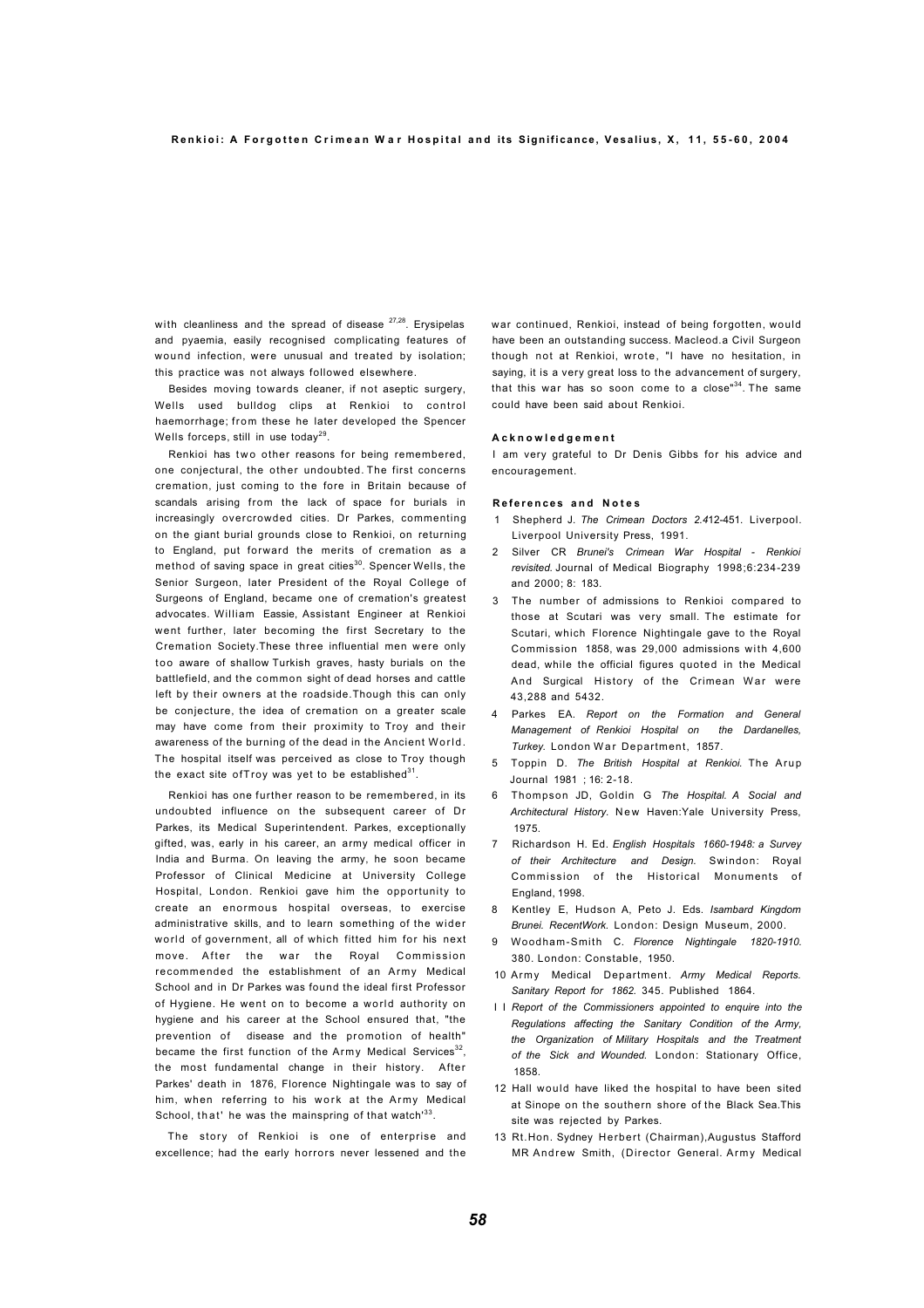Department), Thomas Alexander, (a serving medical officer who followed Andrew Smith as Director General but died soon after taking office), Sir John McNeill, (Surgeon in India, Diplomat, Chairman of the Supplies Commission. 1855), Sir Thomas Phillips, (Lawyer), James Ranald Martin, (Inspector General of Army Hospitals), Sir James Clark, (Physician), John Sutherland, (Leader of the Sanitary Commission 1855) and Dr Graham Balfour, (Secretary).

- 14 Cantlie N. *A History of the Army Medical Department. 2.* 27. Edinburgh & London: Churchill Livingstone, 1974.
- 15 Nightingale F. *Notes on Hospitals.* London: JW Parker, 1856.
- 16 *Clapham J. Ed. John Brunton's Book.* 76. Cambridge: Cambridge University Press, 1939.
- 17 If deaths due to cholera at Scutari during this period are put aside, the percentage of deaths from all causes at Scutari falls to 2.5%, lower than at Renkioi  $(3.2\%)$ .
- 18 Gibson AG. The Radcliffe Infirmary. 4. Oxford: Oxford University Press, 1926.
- 19 Bristowe JS, Holmes T. in: *6th Report of the Medical Officer to the Privy Council,* 1863. Parliamentary Papers. Report for the Commissioners. Vol xviii: Appendix 15:463-743, **1864.**
- 20 Letter, IK Brunei to B Hawes, 22 Feb 1855. University of Bristol Library. Brunei Collection, Letters, Book 12, p. 121.
- 21 Hall considered this supply was very expensive. When the enlargement of the Monastery Hospital in the Crimea was proposed, he suggested a fountain in the precincts and a well, already both existing, as the only supplies needed (Observations on the Report of the Sanitary Commissioners in the Crimea over the years 1855 and 1856 by Sir John Hall. M.D. KCB. London. Clowes).
- 22 The Times Feb 19 1856.
- 23 *Report of Societies.* Medical Times & Gazette 1855, 11.199.
- 24 Parkes EA. *Report on the formation and General Management of Renkioi Hospital on the Dardanelles, Turkey.* London. War Department, 1857.
- 25 PRO 43/991.
- 26 Hall J. *Observations on the Difficulties experienced by the Medical Department during the Crimean War.* Papers of Sir John Hall, Wellcome Library. RAMC. 397/F/RT/2
- 27 Thomas Spencer Wells. Dictionary of National Biography.
- 28 Parkes EA. *Manual of Practical Hygiene.* 487. London Churchill, 3rd Ed. 1869 quoting Medical Times & Gazette, 1852.
- 29 Wells S. *Remarks on Forcipressure and the use of the Pressure Forceps in Surgery.* British Medical Journal 1879,1:926-8.
- 30 Parkes EA. A *Manual of Practical Hygiene.* 505. London. Churchill, 3rd Ed, 1869.
- 31 The village now known as Pinabarci was considered the most likely site of Ancient Troy when Renkioi was open. When the hospital was due to close, John Brunton the Engineer, took his work force to Hisarlik, 12 miles (19 km) from the hospital, and had them dig there for perhaps only a day. This almost fortuitous excavation was the first made at the site which Schliemann later established as that of Troy.
- 32 *Editorial.* Journal of the Royal Army Medical Corps 1976; 122: 172
- 33 Letter to Dr Acland 17.3.1876 quoted by Zachary Cope. *Florence Nightingale and the Doctors* 1958, page 82
- 34 Macleod GHB. *Notes on the surgery of war.* Edinburgh Med J **1856; 1:984**

#### **Author**

Dr Christopher Silver qualified in Medicine at Oxford in 1942, and served in the RAMC in Italy and India from 1943-6. He later became Consultant Geriatrician at the Royal London Hospital and is now retired. His interest in Renkioi came as a result of visiting Moscow in 1996 to see the Trojan Gold, excavated by Heinrich Schliemann and then rediscovered in the basement of the Pushkin Museum where it had lain since its removal from Berlin, at the end of the Second World War. He visited Turkey and Troy itself and nearby, came on the site of Renkioi Hospital.